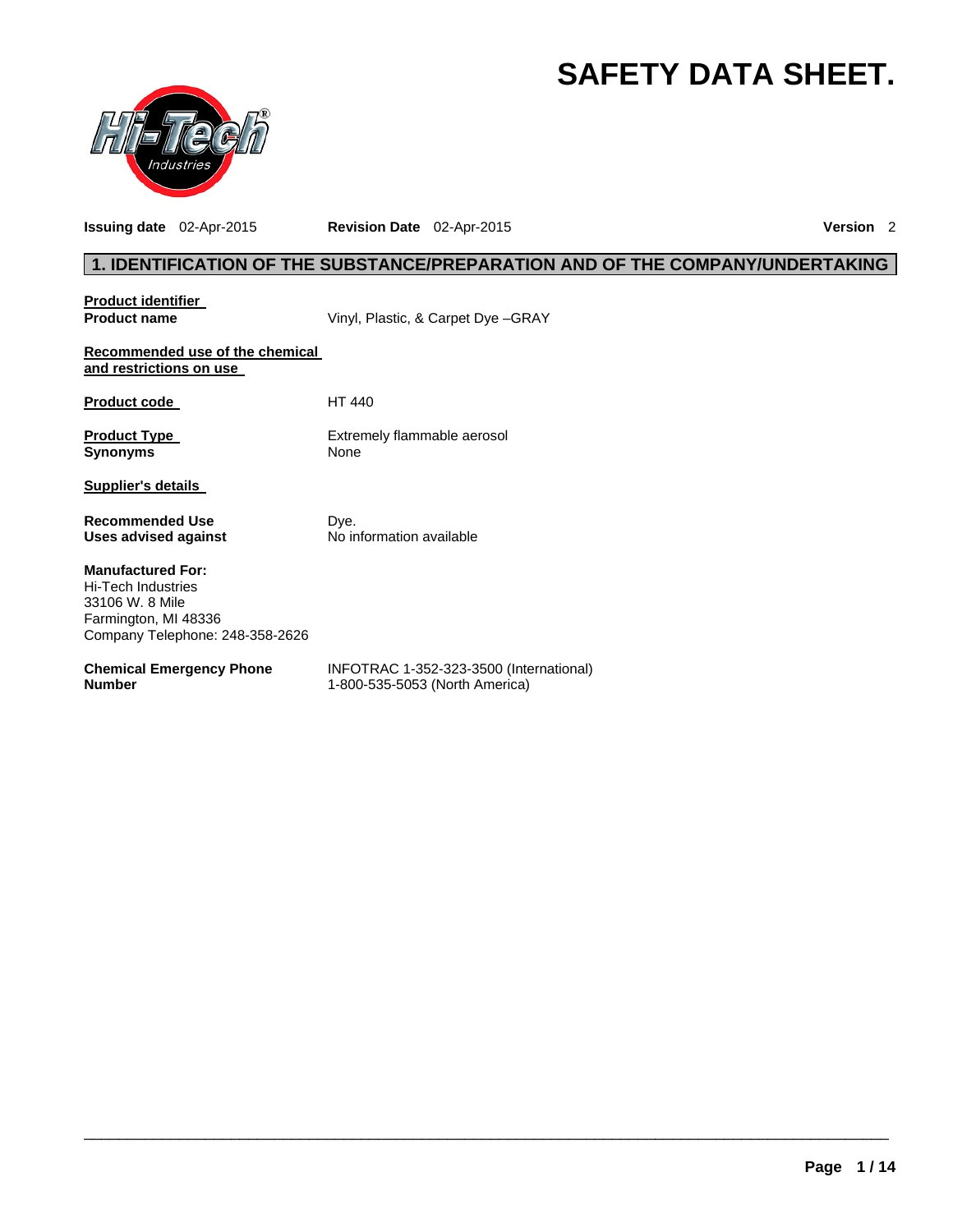### $\Box$ **2. HAZARDS IDENTIFICATION**

#### **Classification**

| Skin corrosion/irritation                          | Category 2            |
|----------------------------------------------------|-----------------------|
| Serious eye damage/eye irritation                  | Category 2A           |
| Carcinogenicity                                    | Category 2            |
| Reproductive Toxicity                              | Category 2            |
| Specific target organ toxicity (single exposure)   | Category 3            |
| Specific target organ toxicity (repeated exposure) | Category 2            |
| Aspiration toxicity                                | Category 1            |
| Flammable aerosols                                 | Category 1            |
| Gases under pressure                               | <b>Compressed Gas</b> |

# **GHS Label elements, including**

#### **precautionary statements**

| <b>Emergency Overview</b>                                 |                       |                                                                                                                      |  |                     |
|-----------------------------------------------------------|-----------------------|----------------------------------------------------------------------------------------------------------------------|--|---------------------|
| <b>DANGER</b>                                             |                       |                                                                                                                      |  |                     |
| <b>Hazard Statements</b>                                  |                       |                                                                                                                      |  |                     |
| Causes skin irritation                                    |                       |                                                                                                                      |  |                     |
| Causes serious eye irritation                             |                       |                                                                                                                      |  |                     |
| Suspected of causing cancer                               |                       |                                                                                                                      |  |                     |
| Suspected of damaging fertility or the unborn child       |                       |                                                                                                                      |  |                     |
| May cause drowsiness or dizziness                         |                       |                                                                                                                      |  |                     |
|                                                           |                       | May cause damage to organs (Central Nervous System, Central Vascular System, Eyes, Kidney, Liver, Lungs, Respiratory |  |                     |
| System, and skin) through prolonged or repeated exposure. |                       |                                                                                                                      |  |                     |
| May be fatal if swallowed and enters airways              |                       |                                                                                                                      |  |                     |
| Extremely flammable aerosol                               |                       |                                                                                                                      |  |                     |
| Contains gas under pressure; may explode if heated        |                       |                                                                                                                      |  |                     |
|                                                           |                       |                                                                                                                      |  |                     |
| Appearance<br>opaque                                      | <b>Physical state</b> | Aerosol                                                                                                              |  | <b>Odor</b> Solvent |

# **Precautionary Statements - Prevention**

Obtain special instructions before use Do not handle until all safety precautions have been read and understood Wash face, hands and any exposed skin thoroughly after handling Wear protective gloves/protective clothing/eye protection/face protection Do not breathe dust/fume/gas/mist/vapors/spray Use only outdoors or in a well-ventilated area Keep away from heat/sparks/open flames/hot surfaces. — No smoking Do not spray on an open flame or other ignition source Pressurized container: Do not pierce or burn, even after use

#### **Precautionary Statements - Response**

If exposed or concerned: Get medical advice/attention

Specific treatment (see first aid on this label)

IF IN EYES: Rinse cautiously with water for several minutes. Remove contact lenses, if present and easy to do. Continue rinsing. If eye irritation persists: Get medical advice/attention

 $\Box$ 

IF ON SKIN: Wash with plenty of soap and water.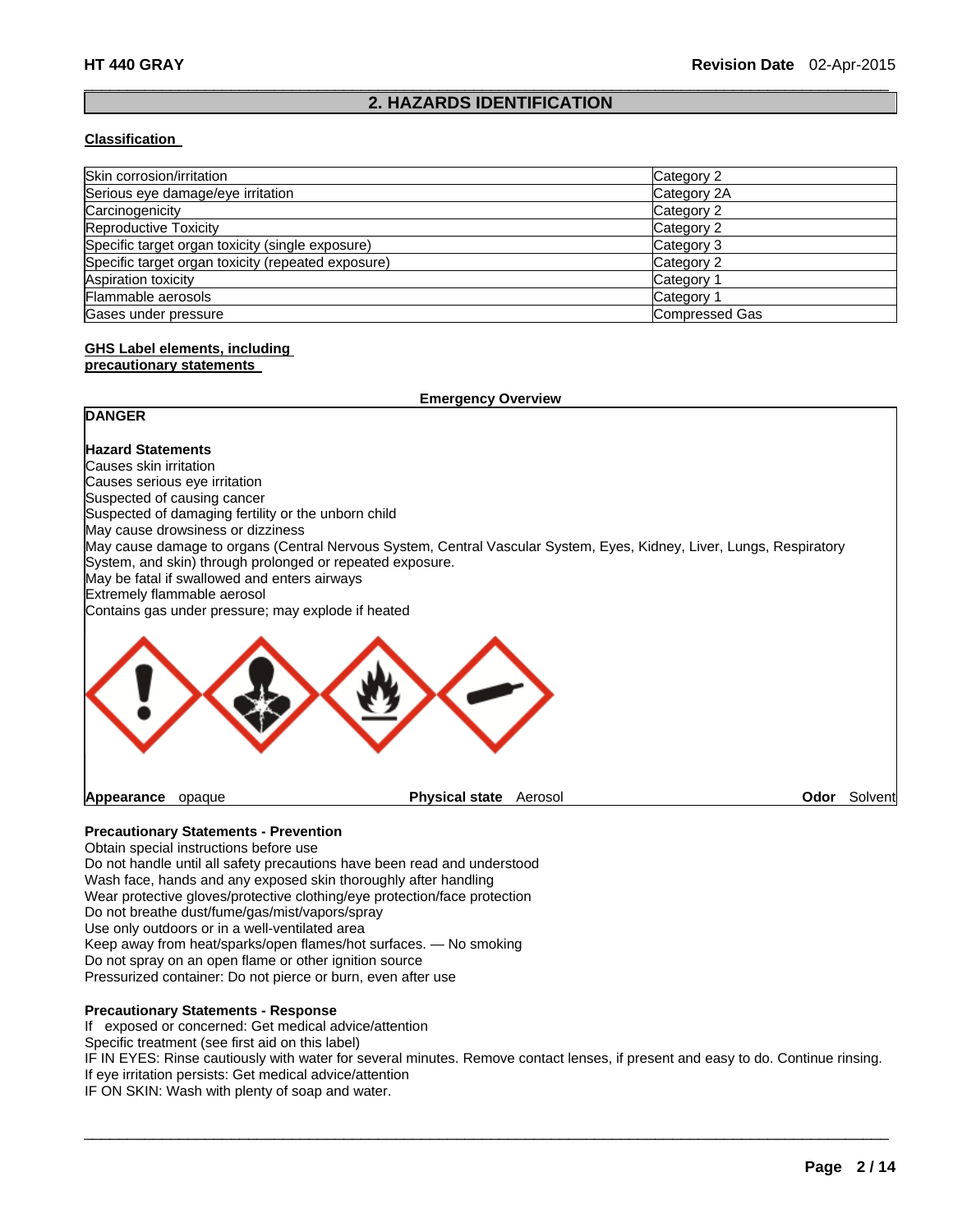If skin irritation occurs: Get medical advice/attention Take off contaminated clothing and wash before reuse IF INHALED: Remove person to fresh air and keep comfortable for breathing. Call a POISON CENTER or doctor/physician if you feel unwell IF SWALLOWED: Immediately call a POISON CENTER or doctor/physician Do NOT induce vomiting

# **Precautionary Statements - Storage**

Store locked up Store in a well-ventilated place. Keep container tightly closed Protect from sunlight. Do not expose to temperatures exceeding 50 °C/122 °F

#### **Precautionary Statements - Disposal**

Dispose of contents/container to an approved waste disposal plant

#### **Hazards not otherwise classified (HNOC)**

None

#### **Other information**

• Toxic to aquatic life with long lasting effects

0% of the mixture consists of ingredient(s) of unknown toxicity

# **3. COMPOSITION/INFORMATION ON INGREDIENTS**

 $\Box$ 

| <b>Chemical Name</b>          | <b>CAS-No</b>  | Weight %* |
|-------------------------------|----------------|-----------|
| <b>ACETONE</b>                | 67-64-1        | $30 - 40$ |
| PROPANE/ISOBUTANE/N-BUTANE    | 68476-86-8     | 20-30     |
| <b>TOLUENE</b>                | 108-88-3       | $10 - 20$ |
| 2-BUTANONE                    | 78-93-3        | $1 - 10$  |
| <b>TITANIUM DIOXIDE</b>       | 13463-67-7     | $1 - 10$  |
| N-BUTYL ALCOHOL               | $71-36-3$      | $1 - 10$  |
| CALCIUM CARBONATE             | 1317-65-3      | $1 - 10$  |
| <b>XYLENE</b>                 | 1330-20-7      | $1 - 10$  |
| <b>MAGNESIUM SILICATE</b>     | 14807-96-6     | $1 - 10$  |
| ETHYL BENZENE                 | $100 - 41 - 4$ | $0.1 - 1$ |
| <b>METHYL ISOBUTYL KETONE</b> | $108 - 10 - 1$ | $0.1 - 1$ |

\*The exact percentage (concentration) of composition has been withheld as a trade secret.

# **4. FIRST AID MEASURES**

#### **First aid measures for different exposure routes**

| Eye contact         | Rinse immediately with plenty of water, also under the eyelids, for at least 15 minutes. Keep<br>eye wide open while rinsing. If irritation persists, call a physician.                           |
|---------------------|---------------------------------------------------------------------------------------------------------------------------------------------------------------------------------------------------|
| <b>Skin contact</b> | Wash off immediately with soap and plenty of water while removing all contaminated<br>clothes and shoes. If symptoms persist, call a physician.                                                   |
| <b>Inhalation</b>   | Move to fresh air. If breathing is difficult, give oxygen. Artificial respiration and/or oxygen<br>may be necessary. If breathing has stopped, contact emergency medical services<br>immediately. |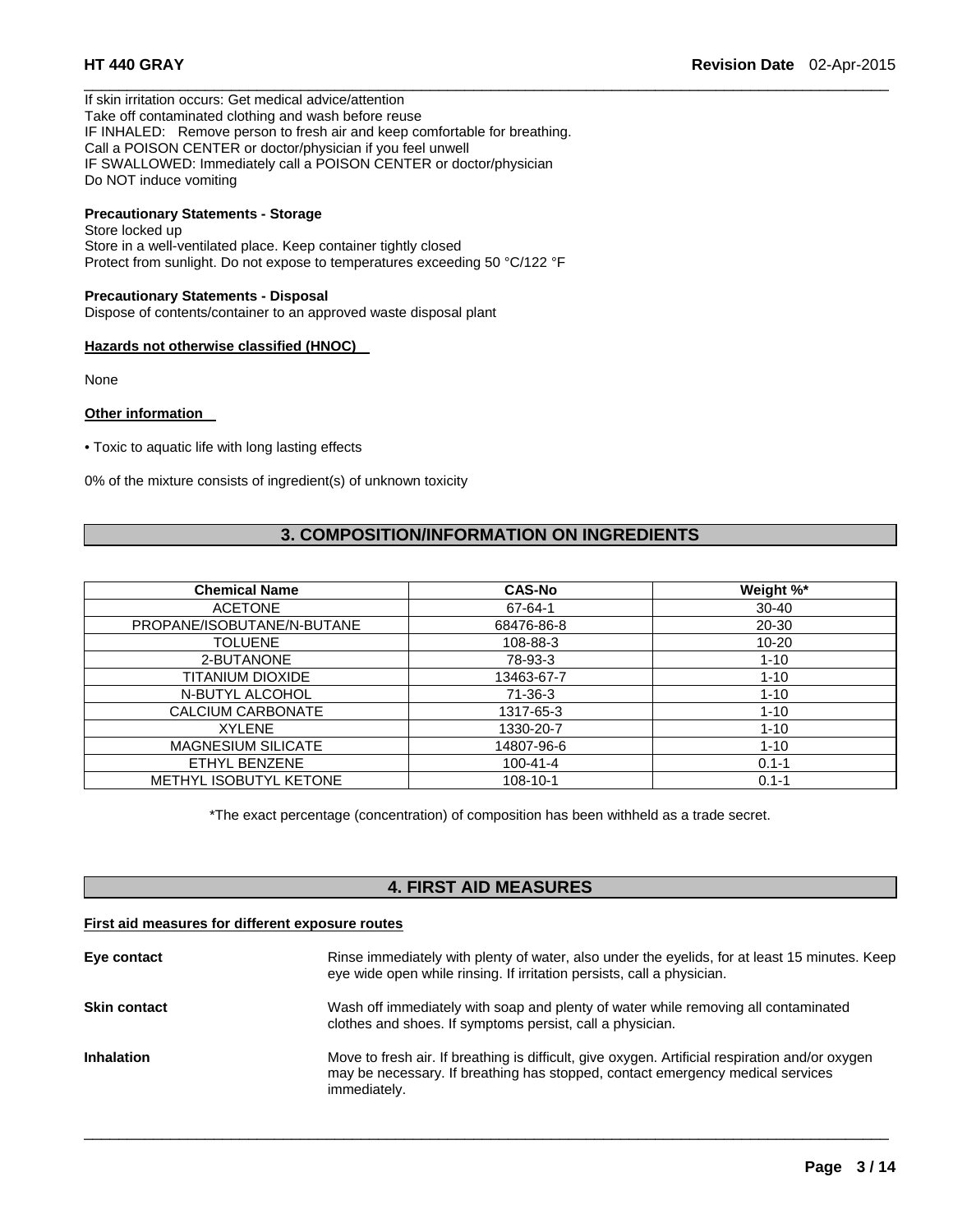| Ingestion                                                                            | Rinse mouth. Do NOT induce vomiting. Never give anything by mouth to an unconscious<br>person. Call a physician or Poison Control Center immediately.                                                                                                                                          |  |
|--------------------------------------------------------------------------------------|------------------------------------------------------------------------------------------------------------------------------------------------------------------------------------------------------------------------------------------------------------------------------------------------|--|
| Most important symptoms/effects, acute and delayed                                   |                                                                                                                                                                                                                                                                                                |  |
| <b>Main Symptoms</b>                                                                 | Causes skin and eye irritation. Irritating to respiratory system. May cause drowsiness or<br>dizziness. May damage to fertility or the unborn child. May cause cancer. Harmful or fatal<br>if swallowed and enters airways. Causes damage to organs through prolonged or<br>repeated exposure. |  |
| Indication of immediate medical attention and special treatment needed, if necessary |                                                                                                                                                                                                                                                                                                |  |
| Notes to physician                                                                   | Treat symptomatically.                                                                                                                                                                                                                                                                         |  |
| <b>5. FIRE-FIGHTING MEASURES</b>                                                     |                                                                                                                                                                                                                                                                                                |  |

 $\Box$ 

#### **Suitable Extinguishing Media**

Foam, dry chemical, carbon dixoide, or fine water spray. Water fog.Dry chemical. Carbon dioxide (CO2). Cool containers/tanks with water spray.

**Unsuitable Extinguishing Media** Decomposition by contact with water may generate vapors which can be ignited by heat or open flame.

**Specific hazards arising from the chemical** 

No information available.

**Explosion Data Sensitivity to Mechanical Impact** none. **Sensitivity to Static Discharge** Yes.

### **Protective Equipment and Precautions for Firefighters**

As in any fire, wear self-contained breathing apparatus pressure-demand, MSHA/NIOSH (approved or equivalent) and full protective gear.

# **6. ACCIDENTAL RELEASE MEASURES**

#### **Personal precautions, protective equipment and emergency procedures**

| <b>Personal precautions</b>                           | Avoid contact with eyes. Avoid breathing vapors or mists. Contents under pressure. Do not<br>puncture or incinerate cans. Do no stick pin or any other sharp object into opening on top of<br>can. Avoid skin contact. Use with adequate ventilation. Keep container away from<br>heat, flames, and all other sources of ignition. Keep can away from all sources of electricity<br>such as electric motors and batteries. Do not spray on hot surfaces. |
|-------------------------------------------------------|----------------------------------------------------------------------------------------------------------------------------------------------------------------------------------------------------------------------------------------------------------------------------------------------------------------------------------------------------------------------------------------------------------------------------------------------------------|
| <b>Environmental precautions</b>                      |                                                                                                                                                                                                                                                                                                                                                                                                                                                          |
| <b>Environmental precautions</b>                      | Beware of vapors accumulating to form explosive concentrations. Vapors can accumulate<br>in low areas. Prevent further leakage or spillage if safe to do so. Do not allow material to<br>contaminate ground water system. Prevent product from entering drains. Local authorities<br>should be advised if significant spillages cannot be contained.                                                                                                     |
| Methods and materials for containment and cleaning up |                                                                                                                                                                                                                                                                                                                                                                                                                                                          |

**Methods for Containment** Stop leak if you can do it without risk. Absorb spill with inert material (e.g. dry sand or earth), then place in a chemical waste container.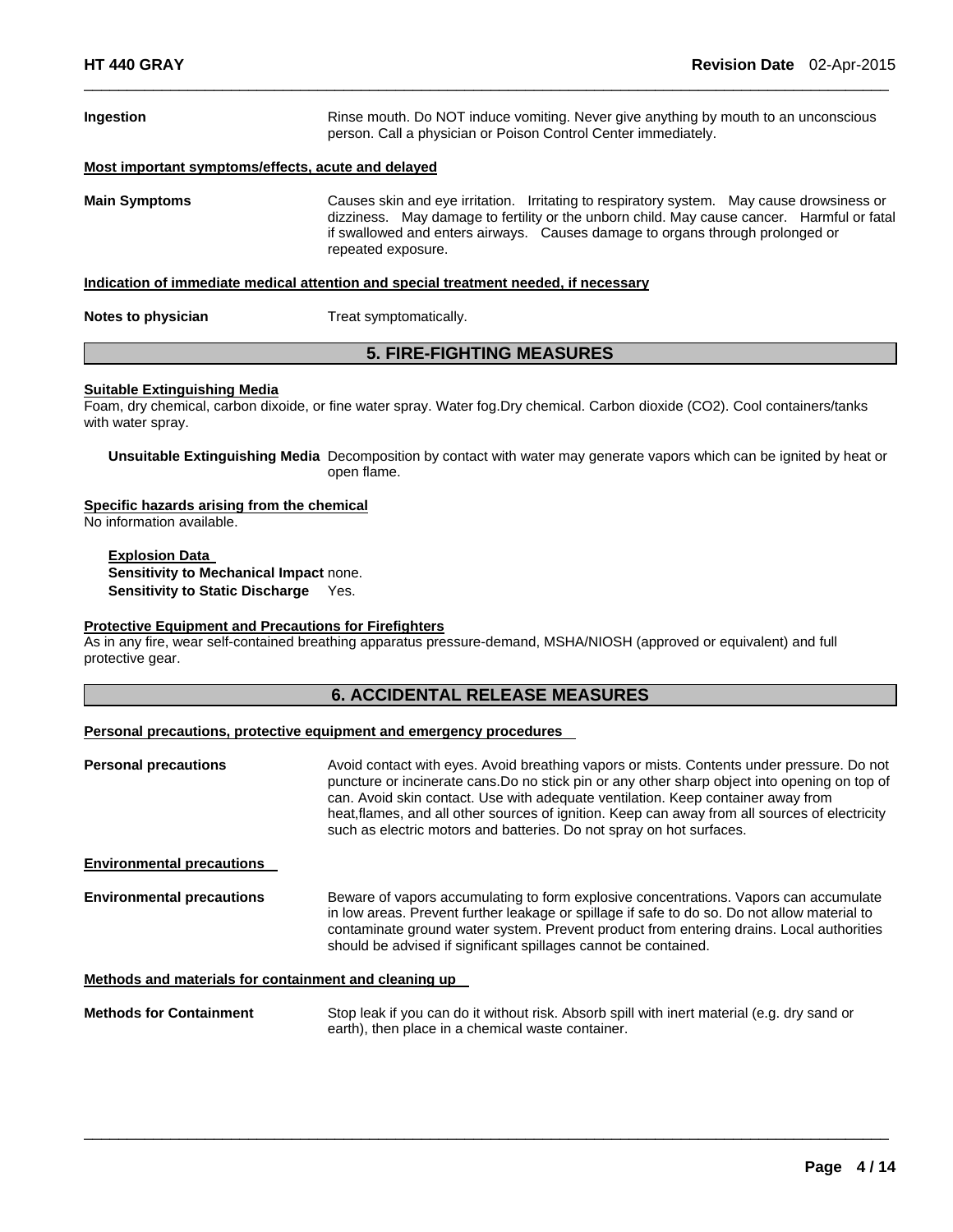| Methods for cleaning up                                      | Pick up and transfer to properly labeled containers. Soak up with inert absorbent material.<br>Clean contaminated surface thoroughly. After cleaning, flush away traces with water.<br>Prevent product from entering drains. Take precautionary measures against static<br>discharges. |  |  |
|--------------------------------------------------------------|----------------------------------------------------------------------------------------------------------------------------------------------------------------------------------------------------------------------------------------------------------------------------------------|--|--|
|                                                              | <b>7. HANDLING AND STORAGE</b>                                                                                                                                                                                                                                                         |  |  |
| <b>Precautions for safe handling</b>                         |                                                                                                                                                                                                                                                                                        |  |  |
| Advice on safe handling                                      | Avoid contact with eyes. Avoid breathing vapors or mists. Contents under pressure. Do not<br>puncture or incinerate cans. Do not stick pin or any other sharp object into opening on top<br>of can.                                                                                    |  |  |
| Conditions for safe storage, including any incompatibilities |                                                                                                                                                                                                                                                                                        |  |  |
| <b>Technical measures/Storage</b><br>conditions              | Keep container tightly closed in a dry and well-ventilated place. Keep away from open<br>flames, hot surfaces and sources of ignition. Keep in properly labeled containers. Keep out<br>of the reach of children. Keep locked-up.                                                      |  |  |
| Incompatible products                                        | Incompatible with strong acids and bases. Incompatible with oxidizing agents.                                                                                                                                                                                                          |  |  |
| <b>Aerosol Level</b>                                         | 2                                                                                                                                                                                                                                                                                      |  |  |
| <b>8. EXPOSURE CONTROLS/PERSONAL PROTECTION</b>              |                                                                                                                                                                                                                                                                                        |  |  |

# **Control parameters**

### **Exposure Guidelines** .

| <b>Chemical Name</b>       | <b>ACGIH TLV</b>         | <b>OSHA PEL</b>                           | <b>NIOSH IDLH</b>            |
|----------------------------|--------------------------|-------------------------------------------|------------------------------|
| <b>ACETONE</b>             | STEL: 750 ppm            | TWA: 1000 ppm                             | <b>IDLH: 2500 ppm</b>        |
| 67-64-1                    | TWA: 500 ppm             | TWA: 2400 mg/m <sup>3</sup>               | TWA: 250 ppm                 |
|                            |                          | (vacated) TWA: 750 ppm                    | TWA: 590 mg/m <sup>3</sup>   |
|                            |                          | (vacated) TWA: $1800 \text{ mg/m}^3$      |                              |
|                            |                          | (vacated) STEL: $2400 \text{ mg/m}^3$     |                              |
|                            |                          | The acetone STEL does not apply           |                              |
|                            |                          | to the cellulose acetate fiber            |                              |
|                            |                          | industry. It is in effect for all other   |                              |
|                            |                          | sectors                                   |                              |
|                            |                          | (vacated) STEL: 1000 ppm                  |                              |
| PROPANE/ISOBUTANE/N-BUTANE | 74-98-6: TWA: 1000 ppm   | 74-98-6: TWA: 1000 ppm                    | 74-98-6:IDLH: 2100 ppm       |
| 68476-86-8                 | 106-97-8: STEL: 1000 ppm | TWA: 1800 mg/m <sup>3</sup>               | TWA: 1000 ppm                |
|                            | 75-28-5: STEL: 1000 ppm  | (vacated) TWA: 1000 ppm                   | TWA: 1800 mg/m <sup>3</sup>  |
|                            |                          | (vacated) TWA: $1800 \text{ mg/m}^3$      | 106-97-8: TWA: 800 ppm       |
|                            |                          | 106-97-8: (vacated) TWA: 800              | TWA: 1900 mg/m $3$           |
|                            |                          | ppm                                       | 75-28-5: TWA: 800 ppm        |
|                            |                          | (vacated) TWA: 1900 mg/m <sup>3</sup>     | TWA: 1900 mg/m $3$           |
|                            |                          |                                           |                              |
| <b>TOLUENE</b>             | TWA: 20 ppm              | TWA: 200 ppm                              | IDLH: 500 ppm                |
| 108-88-3                   |                          | (vacated) TWA: 100 ppm                    | TWA: 100 ppm                 |
|                            |                          | (vacated) TWA: $375 \text{ mg/m}^3$       | TWA: $375 \text{ mg/m}^3$    |
|                            |                          | (vacated) STEL: 150 ppm                   | STEL: 150 ppm                |
|                            |                          | (vacated) STEL: 560 mg/m <sup>3</sup>     | STEL: 560 mg/m <sup>3</sup>  |
|                            |                          | Ceiling: 300 ppm                          |                              |
| 2-BUTANONE                 | STEL: 300 ppm            | TWA: 200 ppm                              | IDLH: 3000 ppm               |
| 78-93-3                    | TWA: 200 ppm             | TWA: 590 mg/m $3$                         | TWA: 200 ppm                 |
|                            |                          | (vacated) TWA: 200 ppm                    | TWA: 590 mg/m $3$            |
|                            |                          | (vacated) TWA: 590 mg/m $3$               | STEL: 300 ppm                |
|                            |                          | (vacated) STEL: 300 ppm                   | STEL: 885 mg/m <sup>3</sup>  |
|                            |                          | (vacated) STEL: 885 mg/m <sup>3</sup>     |                              |
| <b>TITANIUM DIOXIDE</b>    | TWA: 10 $mq/m3$          | TWA: 15 $mq/m3$ total dust                | IDLH: 5000 mg/m <sup>3</sup> |
| 13463-67-7                 |                          | (vacated) TWA: 10 mg/m <sup>3</sup> total |                              |
|                            |                          | dust                                      |                              |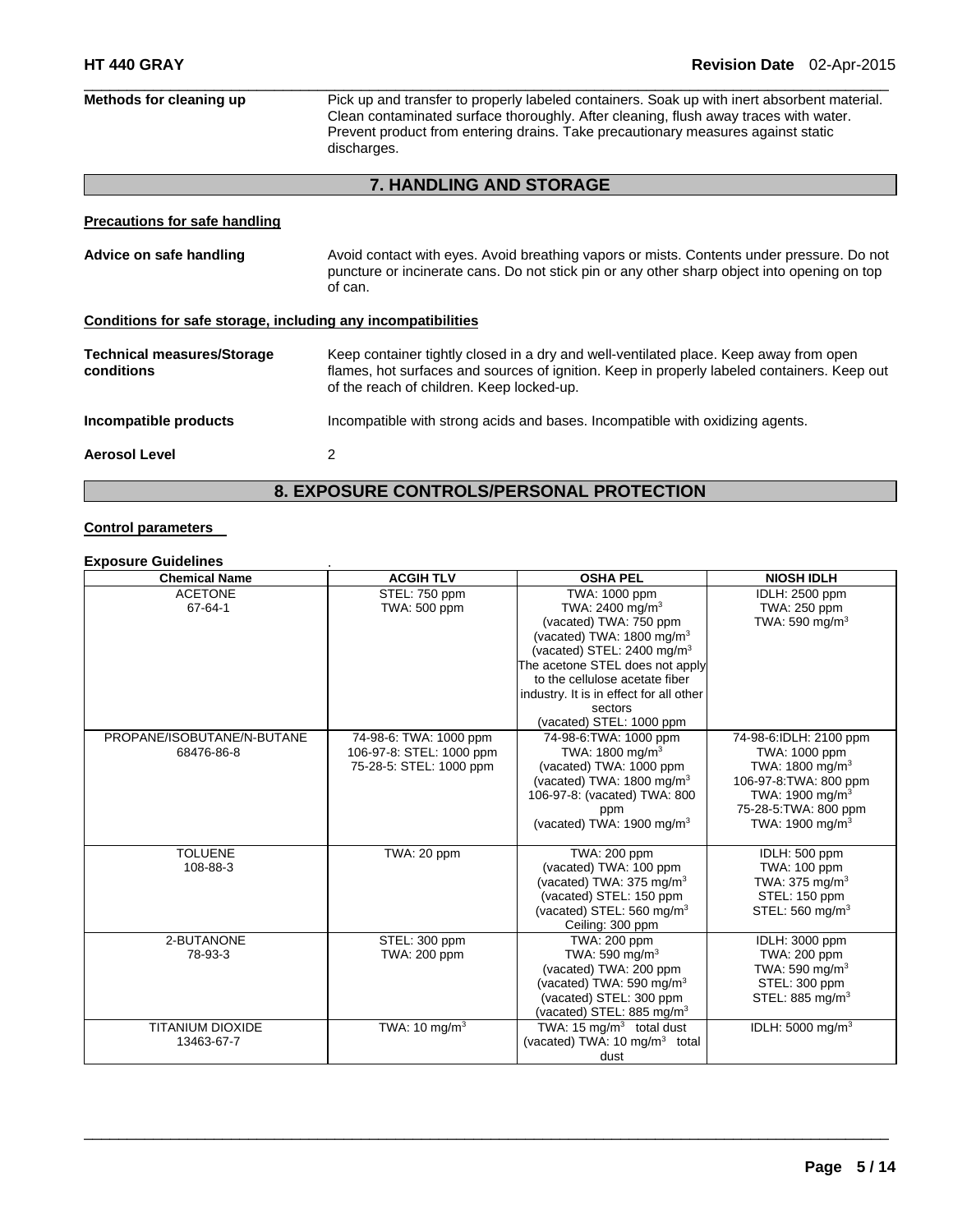| N-BUTYL ALCOHOL           | TWA: 20 ppm                                | TWA: 100 ppm                              | IDLH: 1400 ppm                             |
|---------------------------|--------------------------------------------|-------------------------------------------|--------------------------------------------|
| $71-36-3$                 |                                            | TWA: 300 mg/m <sup>3</sup>                | Ceiling: 50 ppm                            |
|                           |                                            | (vacated) S*                              | Ceiling: 150 mg/m <sup>3</sup>             |
|                           |                                            | (vacated) Ceiling: 50 ppm                 |                                            |
|                           |                                            | (vacated) Ceiling: 150 mg/m <sup>3</sup>  |                                            |
| <b>CALCIUM CARBONATE</b>  |                                            | TWA: 15 $mq/m3$ total dust                | TWA: $10 \text{ mg/m}^3$<br>total dust     |
| 1317-65-3                 |                                            | TWA: $5 \text{ mg/m}^3$ respirable        | TWA: $5 \text{ mg/m}^3$<br>respirable dust |
|                           |                                            | fraction                                  |                                            |
|                           |                                            | (vacated) TWA: 15 mg/m <sup>3</sup> total |                                            |
|                           |                                            | dust                                      |                                            |
|                           |                                            | (vacated) TWA: $5 \text{ mg/m}^3$         |                                            |
|                           |                                            | respirable fraction                       |                                            |
| <b>XYLENE</b>             | STEL: 150 ppm                              | TWA: 100 ppm                              |                                            |
| 1330-20-7                 | TWA: 100 ppm                               | TWA: $435 \text{ mg/m}^3$                 |                                            |
|                           |                                            | (vacated) TWA: 100 ppm                    |                                            |
|                           |                                            | (vacated) TWA: 435 mg/m <sup>3</sup>      |                                            |
|                           |                                            | (vacated) STEL: 150 ppm                   |                                            |
|                           |                                            | (vacated) STEL: $655 \text{ mg/m}^3$      |                                            |
| <b>MAGNESIUM SILICATE</b> | TWA: $2 \text{ mg/m}^3$ particulate matter | (vacated) TWA: $2 \text{ mg/m}^3$         | IDLH: 1000 mg/m <sup>3</sup>               |
| 14807-96-6                | containing no asbestos and <1%             | respirable dust <1% Crystalline           | TWA: 2 mg/m <sup>3</sup> containing no     |
|                           | crystalline silica, respirable             | silica, containing no Asbestos            | Asbestos and <1% Quartz                    |
|                           | fraction                                   | TWA: 20 mppcf if 1% Quartz or             | respirable dust                            |
|                           |                                            | more, use Quartz limit                    |                                            |
| ETHYL BENZENE             | TWA: 20 ppm                                | TWA: 100 ppm                              | IDLH: 800 ppm                              |
| $100 - 41 - 4$            |                                            | TWA: $435 \text{ mg/m}^3$                 | TWA: 100 ppm                               |
|                           |                                            | (vacated) TWA: 100 ppm                    | TWA: 435 mg/m <sup>3</sup>                 |
|                           |                                            | (vacated) TWA: 435 mg/m <sup>3</sup>      | STEL: 125 ppm                              |
|                           |                                            | (vacated) STEL: 125 ppm                   | STEL: 545 mg/m <sup>3</sup>                |
|                           |                                            | (vacated) STEL: $545 \text{ mg/m}^3$      |                                            |
| METHYL ISOBUTYL KETONE    | STEL: 75 ppm                               | TWA: 100 ppm                              | IDLH: 500 ppm                              |
| 108-10-1                  | TWA: 20 ppm                                | TWA: $410 \text{ mg/m}^3$                 | TWA: 50 ppm                                |
|                           |                                            | (vacated) TWA: 50 ppm                     | TWA: 205 mg/m <sup>3</sup>                 |
|                           |                                            | (vacated) TWA: 205 mg/m <sup>3</sup>      | STEL: 75 ppm                               |
|                           |                                            | (vacated) STEL: 75 ppm                    | STEL: 300 mg/m <sup>3</sup>                |
|                           |                                            | (vacated) STEL: $300 \text{ mg/m}^3$      |                                            |

*ACGIH: (American Conference of Governmental Industrial Hygienists) OSHA: (Occupational Safety & Health Administration) NIOSH IDLH: Immediately Dangerous to Life or Health* 

| <b>Other Exposure Guidelines</b>           | Vacated limits revoked by the Court of Appeals decision in AFL-CIO v. OSHA, 965 F.2d<br>962 (11th Cir., 1992).                                                                                                                                                                                                                   |  |
|--------------------------------------------|----------------------------------------------------------------------------------------------------------------------------------------------------------------------------------------------------------------------------------------------------------------------------------------------------------------------------------|--|
| <b>Exposure controls</b>                   |                                                                                                                                                                                                                                                                                                                                  |  |
| <b>Engineering Measures</b>                | <b>Showers</b><br>Eyewash stations<br>Ventilation systems.                                                                                                                                                                                                                                                                       |  |
|                                            | Individual protection measures, such as personal protective equipment                                                                                                                                                                                                                                                            |  |
| <b>Eye/Face Protection</b>                 | Safety glasses with side-shields.                                                                                                                                                                                                                                                                                                |  |
| Skin and body protection                   | Chemical resistant apron. Protective gloves.                                                                                                                                                                                                                                                                                     |  |
| <b>Respiratory protection</b>              | If exposure limits are exceeded or irritation is experienced, NIOSH/MSHA approved<br>respiratory protection should be worn. Positive-pressure supplied air respirators may be<br>required for high airborne contaminant concentrations. Respiratory protection must be<br>provided in accordance with current local regulations. |  |
| <b>Hygiene measures</b>                    | Handle in accordance with good industrial hygiene and safety practice.                                                                                                                                                                                                                                                           |  |
| <b>9. PHYSICAL AND CHEMICAL PROPERTIES</b> |                                                                                                                                                                                                                                                                                                                                  |  |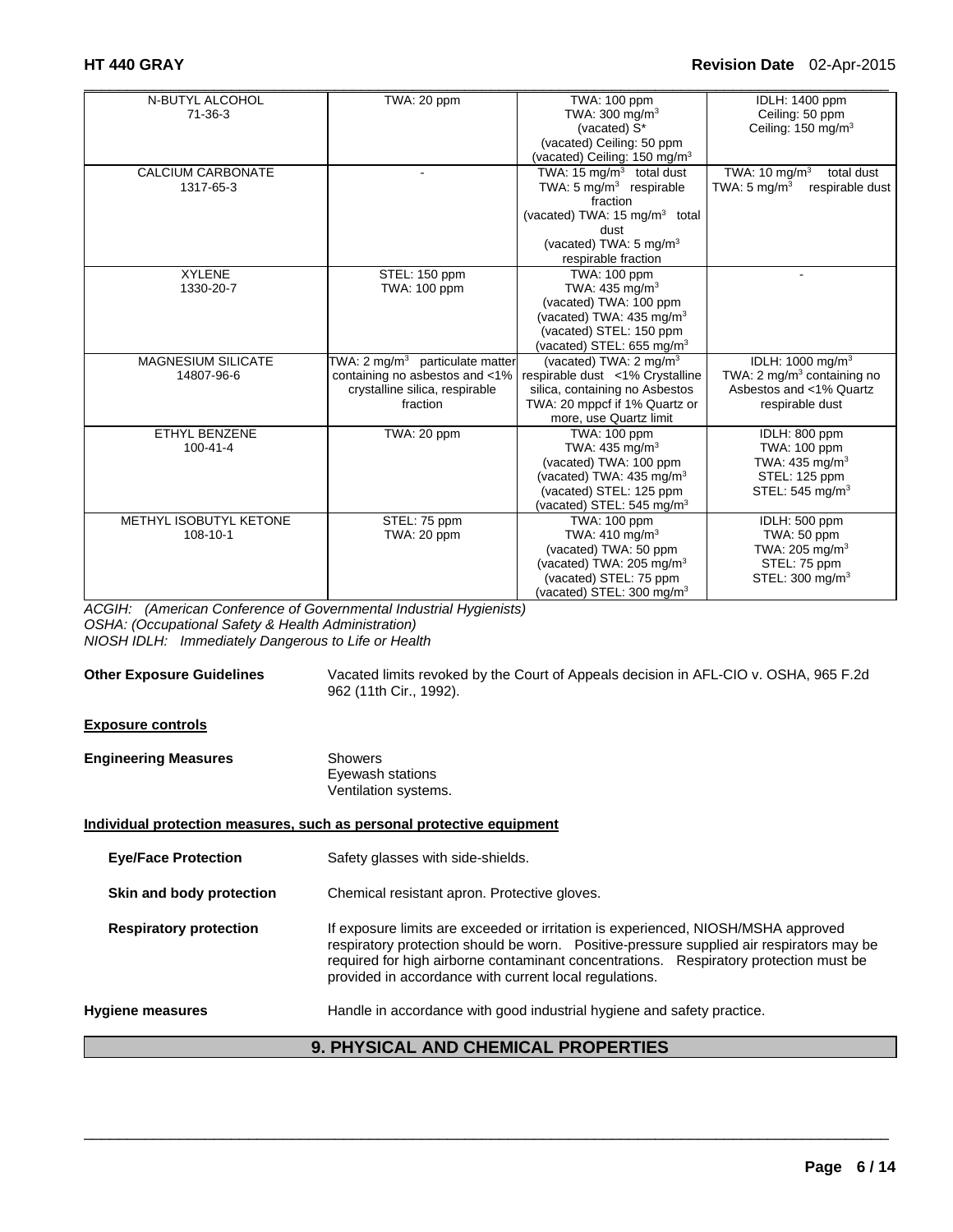### **Physical and chemical properties**

| <b>Physical state</b><br>Appearance<br>Color                          | Aerosol<br>opaque<br>gray          | Odor<br><b>Odor Threshold</b> | Solvent<br>No information available |
|-----------------------------------------------------------------------|------------------------------------|-------------------------------|-------------------------------------|
| <b>Property</b>                                                       | Values<br>No information available | Remarks • Methods             |                                     |
| рH<br><b>Melting/freezing point</b>                                   | No information available           |                               |                                     |
| <b>Boiling point/boiling range</b>                                    | No information available           |                               |                                     |
| <b>Flash Point</b>                                                    | -97 °C / -143 °F                   | Based on propellant           |                                     |
| <b>Evaporation rate</b>                                               | No information available           |                               |                                     |
| Flammability (solid, gas)                                             | No information available           |                               |                                     |
| <b>Flammability Limits in Air</b>                                     |                                    |                               |                                     |
| upper flammability limit                                              | No information available           |                               |                                     |
| lower flammability limit                                              | No information available           |                               |                                     |
| Vapor pressure                                                        | No information available           |                               |                                     |
| Vapor density                                                         | No information available           |                               |                                     |
| <b>Specific Gravity</b>                                               | 0.824                              |                               |                                     |
| <b>Water solubility</b>                                               | Practically insoluble              |                               |                                     |
| <b>Partition coefficient: n-octanol/waterNo information available</b> |                                    |                               |                                     |
| <b>Autoignition temperature</b>                                       | No information available           | Not applicable                |                                     |
| <b>Decomposition temperature</b>                                      | No information available           |                               |                                     |
| Viscosity                                                             | No information available           |                               |                                     |
| <b>Explosive properties</b>                                           | No information available           |                               |                                     |
|                                                                       |                                    |                               |                                     |

 $\Box$ 

# **Other information**

**VOC Content(%)** 53.54

# **10. STABILITY AND REACTIVITY**

**Reactivity** 

No data available

**Chemical stability**  Stable under recommended storage conditions.

#### **Possibility of hazardous reactions**

None under normal processing.

#### **Conditions to Avoid**

Extremes of temperature and direct sunlight.

#### **Incompatible Materials**

Incompatible with strong acids and bases. Incompatible with oxidizing agents.

#### **Hazardous Decomposition Products**

None known based on information supplied.

# **11. TOXICOLOGICAL INFORMATION**

 $\Box$ 

#### **Information on likely routes of exposure**

#### **Product Information**

**Inhalation** Vapors may irritate throat and respiratory system. May cause drownsiness and dizziness based on components. May cause irritation of respiratory tract. Avoid breathing vapors or mists.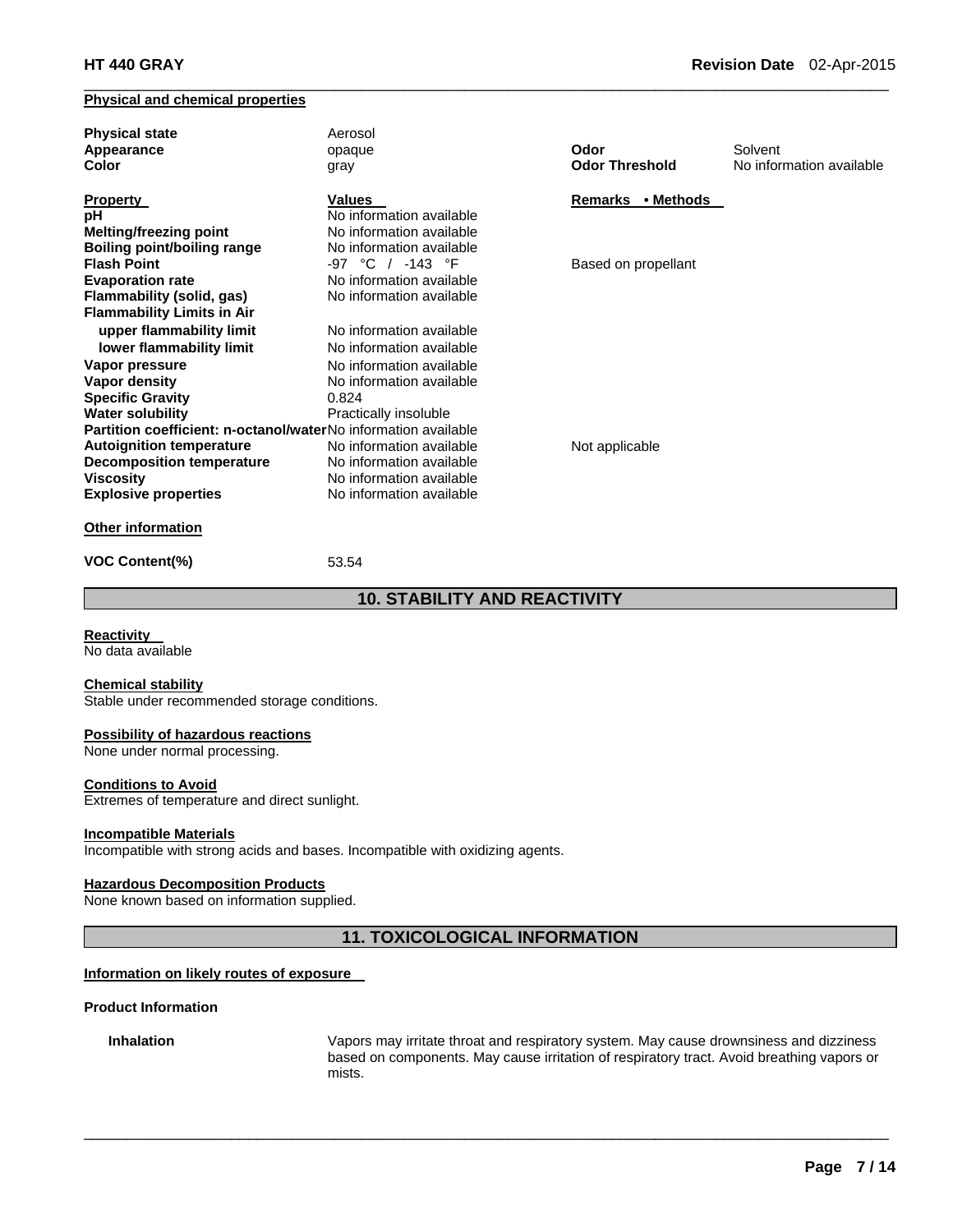**Eye contact I**rritating to eyes. Avoid contact with eyes. **Skin contact Irritating to skin. Repeated exposure may cause skin dryness or cracking. Prolonged skin** contact may defat the skin and produce dermatitis. Avoid contact with skin. **Ingestion May be harmful if swallowed. Aspiration into the lungs during swallowing may cause serious** lung damage which may be fatal.

 $\Box$ 

#### **Component Information**

| <b>Chemical Name</b>   | LD50 Oral              | <b>LD50 Dermal</b>                | <b>LC50 Inhalation</b>                  |
|------------------------|------------------------|-----------------------------------|-----------------------------------------|
| ACETONE                | $= 5800$ mg/kg         | 20,000 mg/kg (Rabbit)             | (Rat)8 h<br>$= 50100$ mg/m <sup>3</sup> |
| 67-64-1                |                        |                                   |                                         |
| TOLUENE                | Rat)<br>= 2600 mg/kg   | $= 12000$ mg/kg<br>Rabbit)        | (Rat)4 h<br>$= 12.5$ mg/L               |
| 108-88-3               |                        |                                   |                                         |
| 2-BUTANONE             | Rat)<br>$= 2483$ mg/kg | Rabbit)<br>$= 5000 \text{ mg/kg}$ | Rat) 4 h<br>$= 11700$ ppm               |
| 78-93-3                |                        |                                   |                                         |
| TITANIUM DIOXIDE       | > 10000 ma/ka<br>Rat)  |                                   |                                         |
| 13463-67-7             |                        |                                   |                                         |
| N-BUTYL ALCOHOL        | $= 700$ mg/kg<br>Rat)  | Rabbit)<br>$= 3402$ mg/kg         | $>8000$ ppm<br>(Rat)4 h                 |
| 71-36-3                |                        |                                   |                                         |
| <b>XYLENE</b>          | Rat)<br>$= 3500$ mg/kg | Rabbit)<br>> 4350 mg/kg           | Rat) 4 h<br>$= 29.08$ mg/L              |
| 1330-20-7              |                        |                                   |                                         |
| <b>ETHYL BENZENE</b>   |                        | $= 15400$ mg/kg<br>Rabbit)        |                                         |
| 100-41-4               |                        |                                   |                                         |
| METHYL ISOBUTYL KETONE | Rat)<br>$= 2080$ mg/kg | Rabbit)<br>$= 3000$ mg/kg         | Rat ) 4 h<br>$= 8.2$ mg/L               |
| 108-10-1               |                        |                                   |                                         |

#### **Information on toxicological effects**

**Symptoms** Symptoms of overexposure may be headache, tiredness, nausea, and vomiting. Causes respiratory irritation. Causes skin and eye irritation. May cause damage through repeated or prolonged exposure. Suspected of damaging fertility and unborn child. Aspiration into the lungs during swallowing may cause serious lung damage which may be fatal.

# **Delayed and immediate effects as well as chronic effects from short and long-term exposure**

| <b>Skin corrosion/irritation</b><br>Eye damage/irritation<br><b>Irritation</b><br><b>Sensitization</b><br><b>Germ Cell Mutagenicity</b><br>Carcinogenicity                                        | Irritating to skin.<br>Irritating to eyes.<br>No information available.<br>None known.<br>carcinogen. | Irritating to eyes, respiratory system and skin.<br>The table below indicates whether each agency has evaluated a listed ingredient as a |                |                |
|---------------------------------------------------------------------------------------------------------------------------------------------------------------------------------------------------|-------------------------------------------------------------------------------------------------------|------------------------------------------------------------------------------------------------------------------------------------------|----------------|----------------|
| <b>Chemical Name</b>                                                                                                                                                                              | <b>ACGIH</b>                                                                                          | <b>IARC</b>                                                                                                                              | <b>NTP</b>     | <b>OSHA</b>    |
| <b>TOLUENE</b><br>108-88-3                                                                                                                                                                        |                                                                                                       | Group 3                                                                                                                                  |                |                |
| TITANIUM DIOXIDE<br>13463-67-7                                                                                                                                                                    | $\blacksquare$                                                                                        | 2B                                                                                                                                       | $\blacksquare$ | $\blacksquare$ |
| <b>XYLENE</b><br>1330-20-7                                                                                                                                                                        | $\blacksquare$                                                                                        | Group 3                                                                                                                                  | $\blacksquare$ |                |
| <b>MAGNESIUM SILICATE</b><br>14807-96-6                                                                                                                                                           | ٠                                                                                                     | Group 3                                                                                                                                  | ۰              |                |
| <b>ETHYL BENZENE</b><br>$100 - 41 - 4$                                                                                                                                                            | A <sub>3</sub>                                                                                        | Group 2B                                                                                                                                 |                |                |
| <b>METHYL ISOBUTYL</b><br><b>KETONE</b><br>108-10-1                                                                                                                                               | A <sub>3</sub>                                                                                        | Group 2B                                                                                                                                 |                |                |
| ACGIH: (American Conference of Governmental Industrial Hygienists)<br>A3 - Animal Carcinogen<br>IARC: (International Agency for Research on Cancer)<br>Group 2B - Possibly Carcinogenic to Humans |                                                                                                       |                                                                                                                                          |                |                |
| Group 3 - Not Classifiable as to Carcinogenicity in Humans<br><b>OSHA: (Occupational Safety &amp; Health Administration)</b><br>X - Present                                                       |                                                                                                       |                                                                                                                                          |                |                |

 $\Box$ 

**Reproductive toxicity** Product is or contains a chemical which is a known or suspected reproductive hazard.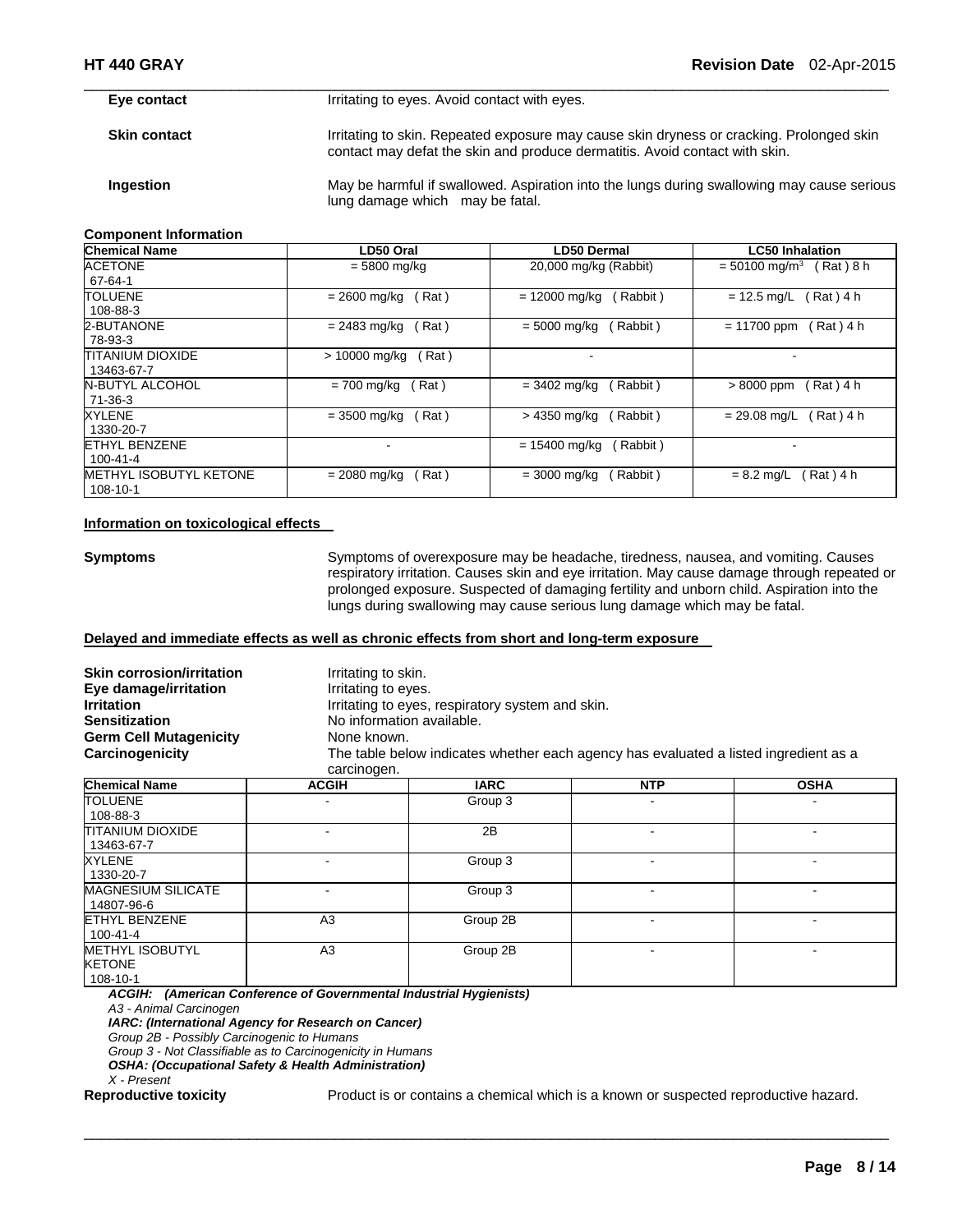| May cause respiratory irritation. May cause drowsiness and dizziness.                                           |
|-----------------------------------------------------------------------------------------------------------------|
|                                                                                                                 |
| May cause damage to organs through prolonged or repeated exposure.                                              |
|                                                                                                                 |
| May cause adverse liver effects.                                                                                |
| Central nervous system, Central Vascular System (CVS), Eyes, Kidney, Liver, Lungs,<br>Respiratory system, Skin. |
| Intentional misuse by deliberately concentrating and inhaling contents may be harmful or<br>fatal.              |
| May be fatal if swallowed and enters airways.                                                                   |
|                                                                                                                 |

 $\Box$ 

**Numerical measures of toxicity - Product Information** 

**Unknown Acute Toxicity 0% of the mixture consists of ingredient(s) of unknown toxicity The following values are calculated based on chapter 3.1 of the GHS document** . **ATEmix (oral)** 22122 mg/kg **ATEmix (dermal)** 12615 mg/kg **ATEmix (inhalation-gas)** 871844 mg/l **ATEmix (inhalation-dust/mist)** 101.1 mg/l

# **12. ECOLOGICAL INFORMATION**

### **Ecotoxicity**

| <b>Chemical Name</b>                                | <b>Toxicity to algae</b>                                                                                                | <b>Toxicity to fish</b>                                                                                                                                                                                                                                                                                                                                                                                                                                                                                                                    | <b>Toxicity to</b> | Toxicity to daphnia and                                                                                                     |
|-----------------------------------------------------|-------------------------------------------------------------------------------------------------------------------------|--------------------------------------------------------------------------------------------------------------------------------------------------------------------------------------------------------------------------------------------------------------------------------------------------------------------------------------------------------------------------------------------------------------------------------------------------------------------------------------------------------------------------------------------|--------------------|-----------------------------------------------------------------------------------------------------------------------------|
|                                                     |                                                                                                                         |                                                                                                                                                                                                                                                                                                                                                                                                                                                                                                                                            | microorganisms     | other aquatic invertebrates                                                                                                 |
| <b>ACETONE</b><br>67-64-1                           |                                                                                                                         | 4.74 - 6.33 mL/L LC50<br>Oncorhynchus mykiss 96h<br>6210 - 8120 mg/L LC50<br>Pimephales promelas 96h<br>static 8300 mg/L LC50<br>Lepomis macrochirus 96h                                                                                                                                                                                                                                                                                                                                                                                   |                    | 10294 - 17704 mg/L EC50<br>Daphnia magna 48h Static<br>12600 - 12700 mg/L EC50<br>Daphnia magna 48h                         |
| PROPANE/ISOBUTANE/N-<br><b>BUTANE</b><br>68476-86-8 |                                                                                                                         |                                                                                                                                                                                                                                                                                                                                                                                                                                                                                                                                            |                    |                                                                                                                             |
| <b>TOLUENE</b><br>108-88-3                          | 433 mg/L EC50<br>Pseudokirchneriella<br>subcapitata 96h 12.5 mg/L<br>EC50 Pseudokirchneriella<br>subcapitata 72h static | 11.0 - 15.0 mg/L LC50<br>Lepomis macrochirus 96h<br>static 14.1 - 17.16 mg/L<br>LC50 Oncorhynchus mykiss<br>96h static 15.22 - 19.05 mg/L<br>LC50 Pimephales promelas<br>96h flow-through 5.89 - 7.81<br>mg/L LC50 Oncorhynchus<br>mykiss 96h flow-through<br>50.87 - 70.34 mg/L LC50<br>Poecilia reticulata 96h static<br>12.6 mg/L LC50 Pimephales<br>promelas 96h static 28.2<br>mg/L LC50 Poecilia<br>reticulata 96h semi-static 5.8<br>mg/L LC50 Oncorhynchus<br>mykiss 96h semi-static 54<br>mg/L LC50 Oryzias latipes<br>96h static |                    | 5.46 - 9.83 mg/L EC50<br>Daphnia magna 48h Static<br>11.5 mg/L EC50 Daphnia<br>magna 48h                                    |
| 2-BUTANONE<br>78-93-3                               |                                                                                                                         | 3130 - 3320 mg/L LC50<br>Pimephales promelas 96h<br>flow-through                                                                                                                                                                                                                                                                                                                                                                                                                                                                           |                    | 4025 - 6440 mg/L EC50<br>Daphnia magna 48h Static<br>5091 mg/L EC50 Daphnia<br>magna 48h 520 mg/L EC50<br>Daphnia magna 48h |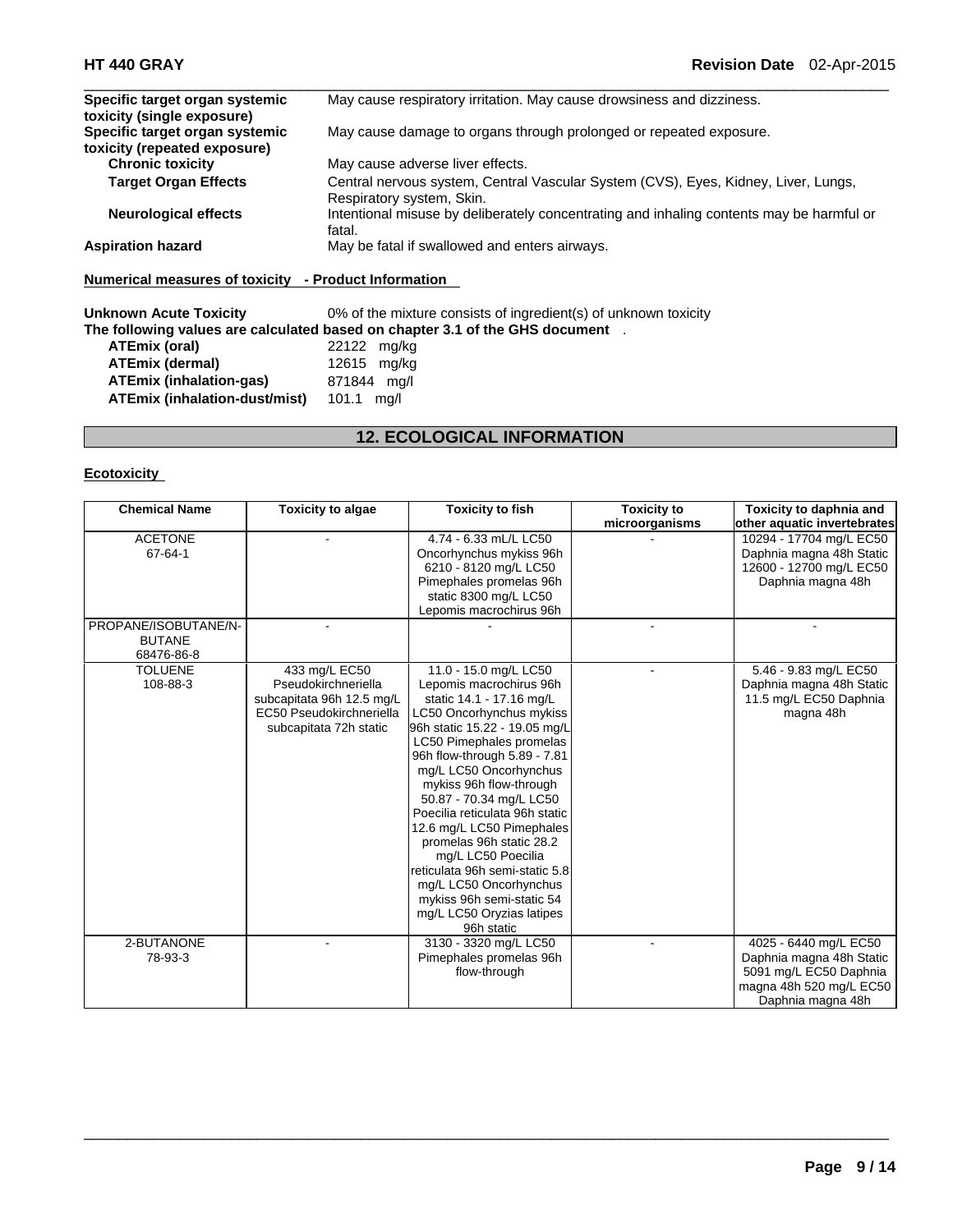| N-BUTYL ALCOHOL        | 500 mg/L EC50                | 100000 - 500000 µg/L LC50      |                          | 1897 - 2072 mg/L EC50       |
|------------------------|------------------------------|--------------------------------|--------------------------|-----------------------------|
| 71-36-3                | Desmodesmus subspicatus      | Lepomis macrochirus 96h        |                          | Daphnia magna 48h Static    |
|                        | 96h 500 mg/L EC50            | static 1730 - 1910 mg/L        |                          | 1983 mg/L EC50 Daphnia      |
|                        | Desmodesmus subspicatus      | LC50 Pimephales promelas       |                          | magna 48h                   |
|                        | 72h                          | 96h static 1740 mg/L LC50      |                          |                             |
|                        |                              | Pimephales promelas 96h        |                          |                             |
|                        |                              | flow-through 1910000 µg/L      |                          |                             |
|                        |                              | LC50 Pimephales promelas       |                          |                             |
|                        |                              | 96h static                     |                          |                             |
| <b>XYLENE</b>          | $\overline{a}$               | 13.1 - 16.5 mg/L LC50          | $\overline{a}$           | 0.6 mg/L LC50 Gammarus      |
| 1330-20-7              |                              | Lepomis macrochirus 96h        |                          | lacustris 48h 3.82 mg/L     |
|                        |                              | flow-through 13.5 - 17.3       |                          | EC50 water flea 48h         |
|                        |                              | mg/L LC50 Oncorhynchus         |                          |                             |
|                        |                              | mykiss 96h 2.661 - 4.093       |                          |                             |
|                        |                              | mg/L LC50 Oncorhynchus         |                          |                             |
|                        |                              | mykiss 96h static 23.53 -      |                          |                             |
|                        |                              | 29.97 mg/L LC50                |                          |                             |
|                        |                              | Pimephales promelas 96h        |                          |                             |
|                        |                              | static 30.26 - 40.75 mg/L      |                          |                             |
|                        |                              | LC50 Poecilia reticulata 96h   |                          |                             |
|                        |                              | static 7.711 - 9.591 mg/L      |                          |                             |
|                        |                              | LC50 Lepomis macrochirus       |                          |                             |
|                        |                              | 96h static 13.4 mg/L LC50      |                          |                             |
|                        |                              | Pimephales promelas 96h        |                          |                             |
|                        |                              | flow-through 19 mg/L LC50      |                          |                             |
|                        |                              | Lepomis macrochirus 96h        |                          |                             |
|                        |                              | 780 mg/L LC50 Cyprinus         |                          |                             |
|                        |                              | carpio 96h semi-static 780     |                          |                             |
|                        |                              | mg/L LC50 Cyprinus carpio      |                          |                             |
|                        |                              | 96h                            |                          |                             |
| MAGNESIUM SILICATE     |                              | 100 g/L LC50 Brachydanio       |                          |                             |
| 14807-96-6             |                              | rerio 96h semi-static          |                          |                             |
| <b>ETHYL BENZENE</b>   | 4.6 mg/L EC50                | 11.0 - 18.0 mg/L LC50          |                          | 1.8 - 2.4 mg/L EC50 Daphnia |
| $100 - 41 - 4$         | Pseudokirchneriella          | Oncorhynchus mykiss 96h        |                          | magna 48h                   |
|                        | subcapitata 72h 438 mg/L     | static 7.55 - 11 mg/L LC50     |                          |                             |
|                        | EC50 Pseudokirchneriella     | Pimephales promelas 96h        |                          |                             |
|                        | subcapitata 96h 2.6 - 11.3   | flow-through 9.1 - 15.6 mg/L   |                          |                             |
|                        | mg/L EC50                    | LC50 Pimephales promelas       |                          |                             |
|                        | Pseudokirchneriella          | 96h static 32 mg/L LC50        |                          |                             |
|                        | subcapitata 72h static 1.7 - | Lepomis macrochirus 96h        |                          |                             |
|                        | 7.6 mg/L EC50                | static 4.2 mg/L LC50           |                          |                             |
|                        | Pseudokirchneriella          | Oncorhynchus mykiss 96h        |                          |                             |
|                        | subcapitata 96h static       | semi-static 9.6 mg/L LC50      |                          |                             |
|                        |                              | Poecilia reticulata 96h static |                          |                             |
| <b>METHYL ISOBUTYL</b> | 400 mg/L EC50                | 496 - 514 mg/L LC50            | $\overline{\phantom{a}}$ | 170 mg/L EC50 Daphnia       |
| <b>KETONE</b>          | Pseudokirchneriella          | Pimephales promelas 96h        |                          | magna 48h                   |
| 108-10-1               | subcapitata 96h              | flow-through                   |                          |                             |

#### **Persistence and degradability**

No information available.

# **Bioaccumulation**

No information available.

| <b>Chemical Name</b>       | log Pow |
|----------------------------|---------|
| <b>ACETONE</b>             | $-0.24$ |
| 67-64-1                    |         |
| PROPANE/ISOBUTANE/N-BUTANE | 2.8     |
| 68476-86-8                 |         |
| <b>TOLUENE</b>             | 2.65    |
| 108-88-3                   |         |
| 2-BUTANONE                 | 0.29    |
| 78-93-3                    |         |
| N-BUTYL ALCOHOL            | 0.785   |
| 71-36-3                    |         |
| <b>XYLENE</b>              | 3.15    |
| 1330-20-7                  |         |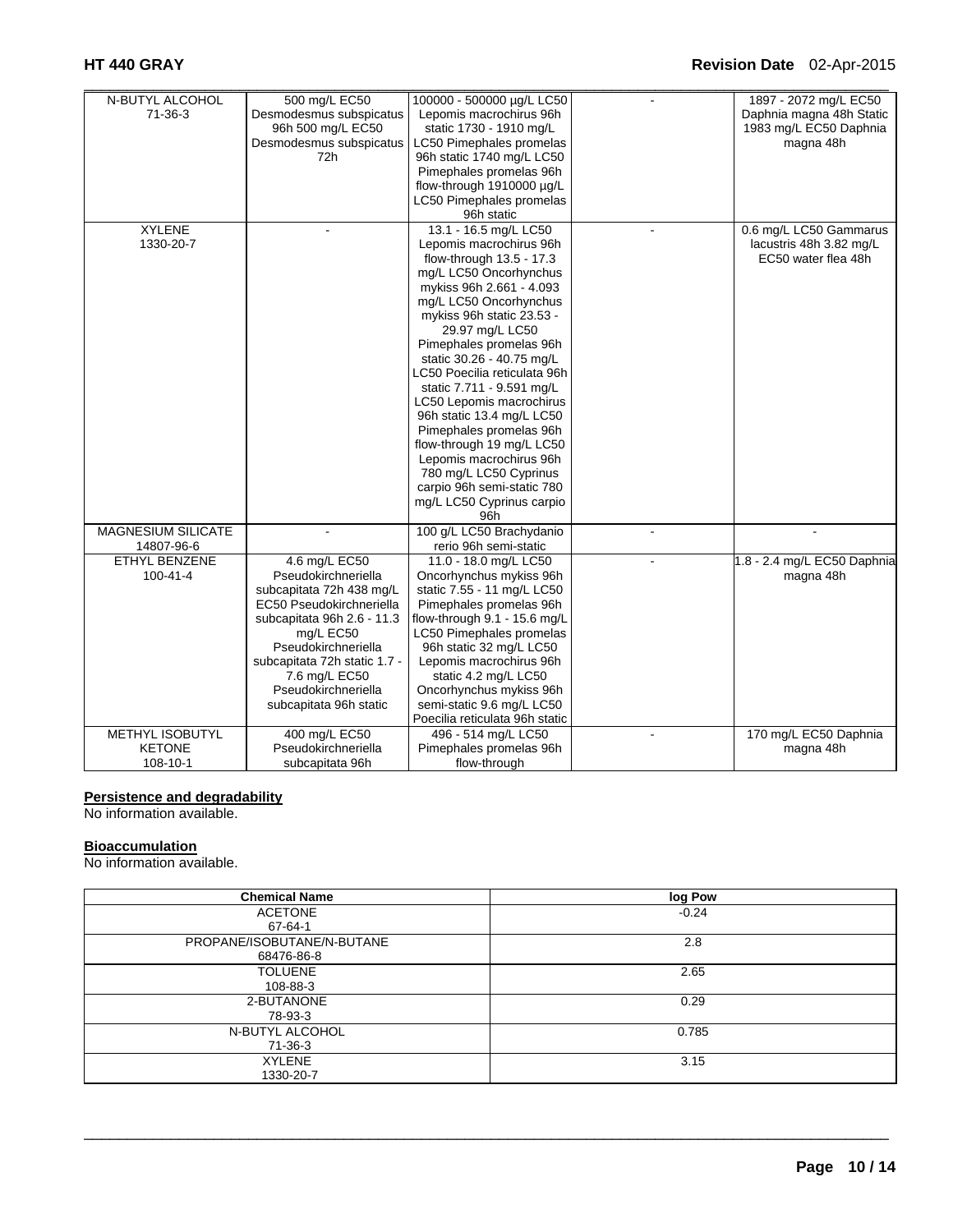| ETHYL BENZENE          | 3.118 |
|------------------------|-------|
| $100 - 41 - 4$         |       |
| METHYL ISOBUTYL KETONE | 19. ا |
| $108 - 10 - 1$         |       |

**Other adverse effects** No information available

# **13. DISPOSAL CONSIDERATIONS**

**Waste treatment** 

**Waste Disposal Methods** This material, as supplied, is a hazardous waste according to federal regulations (40 CFR 261).

**Contaminated packaging <br>Do not re-use empty containers.** 

# **14. TRANSPORT INFORMATION**

| <b>DOT Ground</b> | CONSUMER COMMODITY ORM-D |
|-------------------|--------------------------|
|                   | nr                       |
|                   | LIMITED QUANTITY         |

| IATA        | UN1950, AEROSOLS, FLAMMABLE, 2.1, LTD, QTY, |
|-------------|---------------------------------------------|
| <b>IMDG</b> | UN1950, AEROSOLS, FLAMMABLE, 2.1, LTD, QTY, |

# **15. REGULATORY INFORMATION**

# **International Inventories**

| <b>Chemical Name</b>                    | <b>TSCA</b> | <b>DSL/NDSL</b> | EINECS/ELI<br><b>NCS</b> | <b>ENCS</b> | <b>IECSC</b> | <b>KECL</b>       | <b>PICCS</b> | <b>AICS</b> |
|-----------------------------------------|-------------|-----------------|--------------------------|-------------|--------------|-------------------|--------------|-------------|
| <b>ACETONE</b>                          | X           | x               | Χ                        | X           | X            | X                 | X            | X           |
| <b>PROPANE/ISOBUTANI</b><br>E/N-BUTANE  | X           | X               | Χ                        | Not listed  | X            | $\checkmark$<br>⋏ | X            | X           |
| <b>TOLUENE</b>                          | x           | X               | X                        | X           | X            | X                 | X            | X           |
| 2-BUTANONE                              | X           | x               | $\checkmark$<br>∧        | Χ           | v<br>ᄉ       | $\checkmark$<br>⌒ | X            | X           |
| <b>TITANIUM DIOXIDE</b>                 | X           | X               | X                        | X           | X            | X                 | X            | X           |
| N-BUTYL ALCOHOL                         | X           | Χ               | $\checkmark$<br>∧        | X           | x            | v<br>⌒            | X            | X           |
| <b>CALCIUM</b><br><b>CARBONATE</b>      | X           | X               | Χ                        | X           | X            | X                 | X            | X           |
| <b>XYLENE</b>                           | X           | X               | X                        | X           | X            | X                 | X            | X           |
| <b>MAGNESIUM</b><br><b>SILICATE</b>     | x           | X               | Χ                        | X           | X            | X                 | X            | X           |
| ETHYL BENZENE                           | x           | x               | X                        | х           | x            |                   | x            | X           |
| <b>METHYL ISOBUTYL</b><br><b>KETONE</b> | x           | x               | x                        | X           | x            | v<br>⌒            | x            | x           |

 $\Box$ 

**Legend: TSCA** - United States Toxic Substances Control Act Section 8(b) Inventory

**DSL/NDSL** - Canadian Domestic Substances List/Non-Domestic Substances List

**EINECS/ELINCS** - European Inventory of Existing Commercial Chemical Substances/EU List of Notified Chemical Substances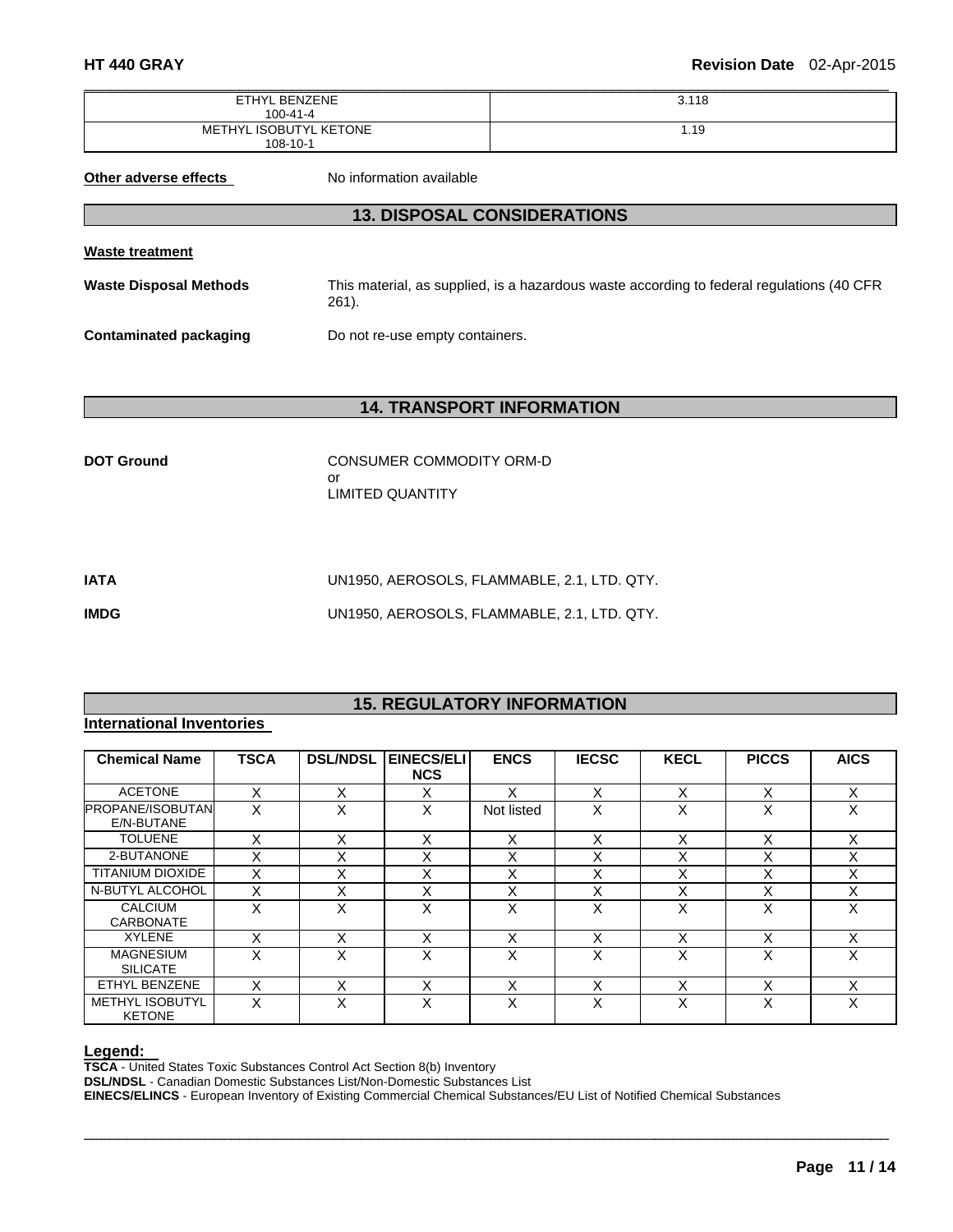**ENCS** - Japan Existing and New Chemical Substances **CHINA** - China Inventory of Existing Chemical Substances **KECL** - Korean Existing and Evaluated Chemical Substances **PICCS** - Philippines Inventory of Chemicals and Chemical Substances **AICS** - Australian Inventory of Chemical Substances

# **U.S. Federal Regulations**

#### **SARA 313**

Section 313 of Title III of the Superfund Amendments and Reauthorization Act of 1986 (SARA). This product contains a chemical or chemicals which are subject to the reporting requirements of the Act and Title 40 of the Code of Federal Regulations, Part 372:

 $\Box$ 

| <b>Chemical Name</b>                      | <b>CAS-No</b>  | Weight %* | <b>SARA 313 - Threshold</b><br>Values % |
|-------------------------------------------|----------------|-----------|-----------------------------------------|
| TOLUENE - 108-88-3                        | 108-88-3       | $10 - 20$ | 1.0                                     |
| N-BUTYL ALCOHOL - 71-36-3                 | 71-36-3        | $1 - 10$  | 1.0                                     |
| XYLENE - 1330-20-7                        | 1330-20-7      | $1 - 10$  | 1.0                                     |
| ETHYL BENZENE - 100-41-4                  | $100 - 41 - 4$ | $0.1 - 1$ | 0.1                                     |
| <b>IMETHYL ISOBUTYL KETONE - 108-10-1</b> | 108-10-1       | $0.1 - 1$ | 1.0                                     |
| <b>SARA 311/312 Hazard Categories</b>     |                |           |                                         |
| <b>Acute Health Hazard</b>                | Yes            |           |                                         |
| <b>Chronic Health Hazard</b>              | Yes            |           |                                         |

| Avult Health Hazaru                      | נסים ו |
|------------------------------------------|--------|
| <b>Chronic Health Hazard</b>             | Yes.   |
| <b>Fire Hazard</b>                       | Yes    |
| <b>Sudden Release of Pressure Hazard</b> | Yes.   |
| <b>Reactive Hazard</b>                   | no     |

#### **Clean Water Act**

This product contains the following substances which are regulated pollutants pursuant to the Clean Water Act (40 CFR 122.21 and 40 CFR 122.42):

| <b>Chemical Name</b> | <b>CWA - Reportable</b><br>Quantities | <b>CWA - Toxic Pollutants</b> | <b>CWA - Priority Pollutants</b> | <b>CWA - Hazardous</b><br><b>Substances</b> |
|----------------------|---------------------------------------|-------------------------------|----------------------------------|---------------------------------------------|
| <b>TOLUENE</b>       | 1000 lb                               |                               |                                  |                                             |
| 108-88-3             |                                       |                               |                                  |                                             |
| XYLENE               | 100 <sub>1b</sub>                     |                               |                                  |                                             |
| 1330-20-7            |                                       |                               |                                  |                                             |
| ETHYL BENZENE        | 1000 lb                               |                               |                                  |                                             |
| $100 - 41 - 4$       |                                       |                               |                                  |                                             |

#### **CERCLA**

This material, as supplied, contains one or more substances regulated as a hazardous substance under the Comprehensive Environmental Response Compensation and Liability Act (CERCLA) (40 CFR 302):

| <b>Chemical Name</b>                                                              | <b>Hazardous Substances RQs</b> | <b>Extremely Hazardous Substances</b> | <b>RQ</b>                        |
|-----------------------------------------------------------------------------------|---------------------------------|---------------------------------------|----------------------------------|
|                                                                                   |                                 | <b>RQs</b>                            |                                  |
| <b>ACETONE</b>                                                                    | 5000 lb                         |                                       | RQ 5000 lb final RQ              |
| 67-64-1                                                                           |                                 |                                       | RQ 2270 kg final RQ              |
| TOLUENE                                                                           | 1000 lb 1 lb                    |                                       | RQ 1000 lb final RQ              |
| 108-88-3                                                                          |                                 |                                       | RQ 454 kg final RQ RQ 1 lb final |
|                                                                                   |                                 |                                       | RQ.                              |
|                                                                                   |                                 |                                       | RQ 0.454 kg final RQ             |
| 2-BUTANONE                                                                        | 5000 lb                         |                                       | RQ 5000 lb final RQ              |
| 78-93-3                                                                           |                                 |                                       | RQ 2270 kg final RQ              |
| N-BUTYL ALCOHOL                                                                   | 5000 lb                         |                                       | RQ 5000 lb final RQ              |
| 71-36-3                                                                           |                                 |                                       | RQ 2270 kg final RQ              |
| <b>XYLENE</b>                                                                     | 100 lb                          |                                       | RQ 100 lb final RQ               |
| 1330-20-7                                                                         |                                 |                                       | RQ 45.4 kg final RQ              |
| ETHYL BENZENE                                                                     | 1000 lb                         |                                       | RQ 1000 lb final RQ              |
| 100-41-4                                                                          |                                 |                                       | RQ 454 kg final RQ               |
| METHYL ISOBUTYL KETONE                                                            | 5000 lb                         |                                       | RQ 5000 lb final RQ              |
| 108-10-1                                                                          |                                 |                                       | RQ 2270 kg final RQ              |
| $\mathbf{H} \cdot \mathbf{A}$ . As a set of $\mathbf{A}$ is a set of $\mathbf{A}$ |                                 |                                       |                                  |

 $\Box$ 

# **U.S. State Regulations**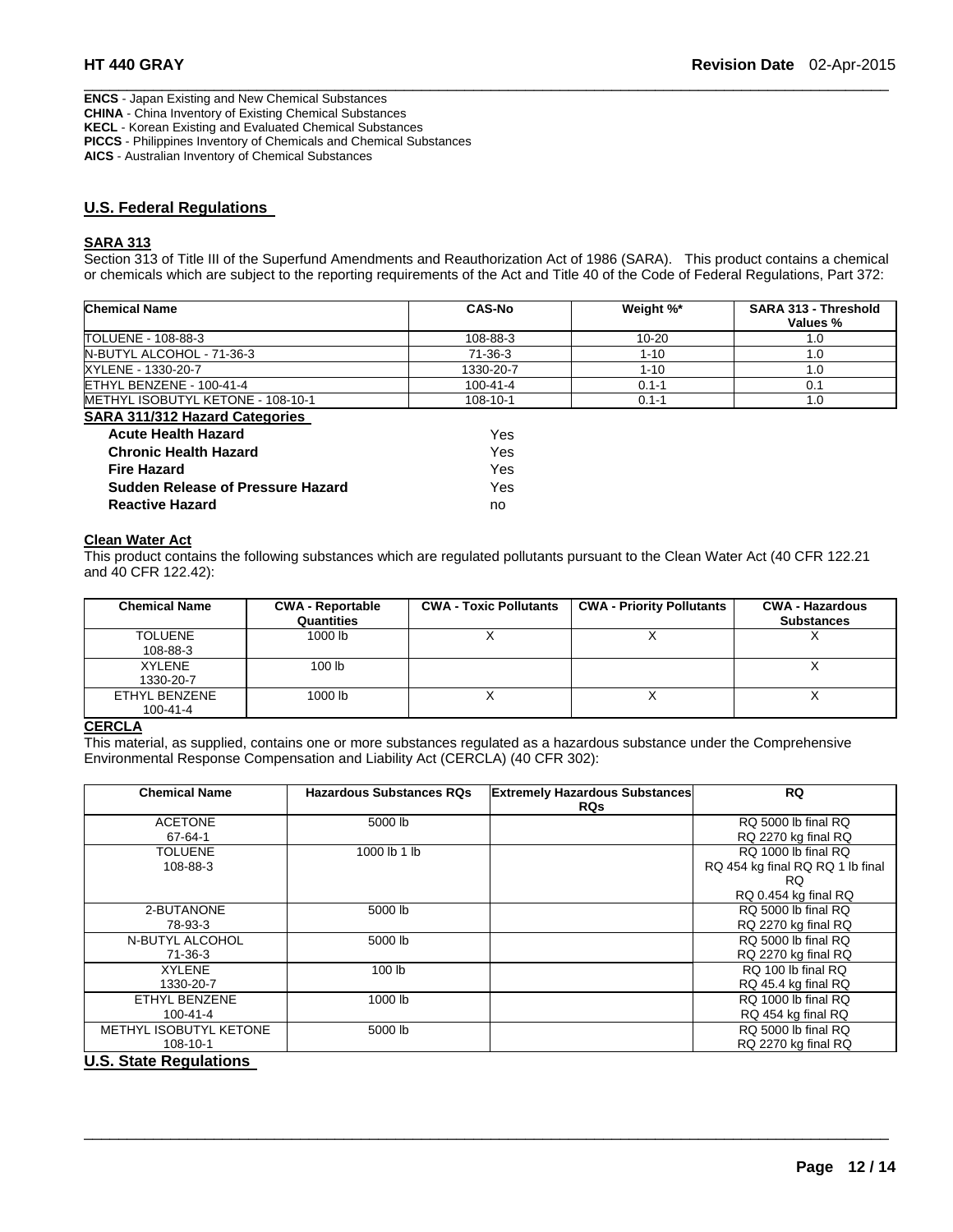#### **California Proposition 65**

This product contains the following Proposition 65 chemicals:

| <b>Chemical Name</b>                 | California Prop. 65 |  |  |
|--------------------------------------|---------------------|--|--|
| TOLUENE - 108-88-3                   | Developmental       |  |  |
|                                      | Female Reproductive |  |  |
| <b>TITANIUM DIOXIDE - 13463-67-7</b> | Carcinogen          |  |  |
| ETHYL BENZENE - 100-41-4             | Carcinogen          |  |  |
| METHYL ISOBUTYL KETONE - 108-10-1    | Carcinogen          |  |  |
|                                      | Developmental       |  |  |

 $\Box$ 

# **U.S. State Right-to-Know Regulations**

| <b>Chemical Name</b>      | <b>New Jersey</b>    | <b>Massachusetts</b> | Pennsylvania |
|---------------------------|----------------------|----------------------|--------------|
| <b>ACETONE</b>            | ∧                    | х                    | Х            |
| 67-64-1                   |                      |                      |              |
| <b>TOLUENE</b>            | X                    | X                    | X            |
| 108-88-3                  |                      |                      |              |
| 2-BUTANONE                | X                    | X                    | X            |
| 78-93-3                   |                      |                      |              |
| TITANIUM DIOXIDE          | X                    | X                    | X            |
| 13463-67-7                |                      |                      |              |
| N-BUTYL ALCOHOL           | X                    | X                    | X            |
| 71-36-3                   |                      |                      |              |
| CALCIUM CARBONATE         | X                    | X                    | X            |
| 1317-65-3                 |                      |                      |              |
| <b>XYLENE</b>             | X                    | X                    | X            |
| 1330-20-7                 |                      |                      |              |
| <b>MAGNESIUM SILICATE</b> | X                    | X                    | X            |
| 14807-96-6                |                      |                      |              |
| ETHYL BENZENE             | X                    | X                    | X            |
| $100 - 41 - 4$            |                      |                      |              |
| METHYL ISOBUTYL KETONE    | X                    | X                    | X            |
| 108-10-1                  | $\sim$ $\sim$ $\sim$ |                      |              |

**EPA Pesticide Registration Number** Not applicable

#### **Canada**

**This product has been classified in accordance with the hazard criteria of the Controlled Products Regulations (CPR) and the MSDS contains all the information required by the CPR.** 



| <b>16. OTHER INFORMATION</b>                                                                                          |                                                  |                                                         |                                                |  |                                                     |                                                                  |
|-----------------------------------------------------------------------------------------------------------------------|--------------------------------------------------|---------------------------------------------------------|------------------------------------------------|--|-----------------------------------------------------|------------------------------------------------------------------|
| <b>NFPA</b><br><b>HMIS</b>                                                                                            | <b>Health Hazard</b> 2<br><b>Health Hazard</b> 2 |                                                         | <b>Flammability</b> 4<br><b>Flammability</b> 4 |  | <b>Instability</b><br>- 0<br><b>Physical Hazard</b> | <b>Physical and chemical</b><br>hazards<br>Personal protection B |
| <b>Prepared By</b><br><b>Issuing date</b><br><b>Revision Date</b><br><b>Revision Note</b><br>No information available |                                                  | <b>Regulatory Affairs</b><br>02-Apr-2015<br>02-Apr-2015 |                                                |  |                                                     |                                                                  |